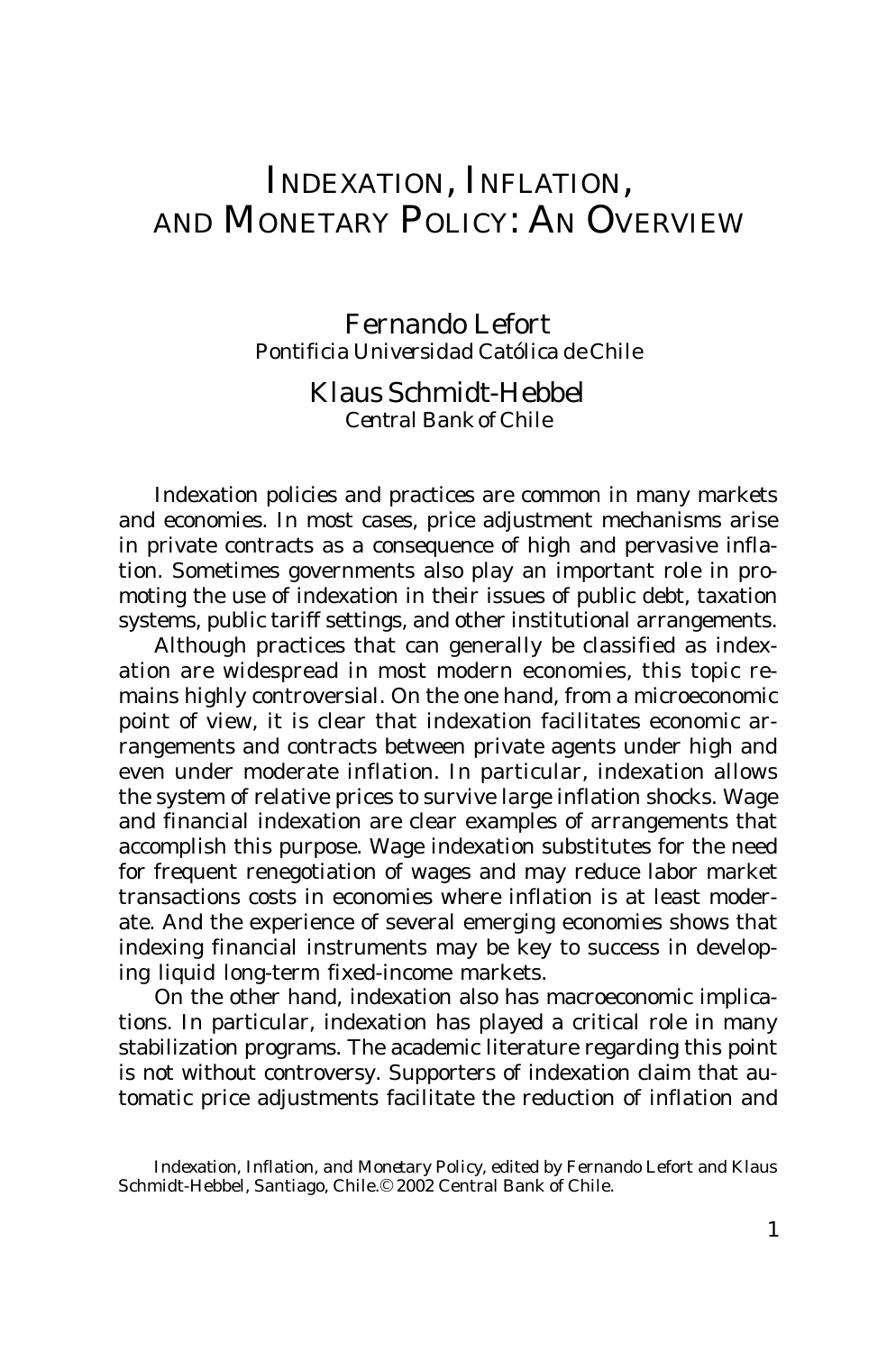the stabilization of output in the presence of monetary shocks. But indexation has its detractors as well. The standard case against indexation is built on the premise that indexation to past inflation increases inflationary inertia, tending to perpetuate inflation and making rapid, low-cost stabilization less likely. It has also been argued that exchange rate–based stabilization programs in countries suffering from stubbornly persistent inflation—to which indexation may contribute—are doomed to fail by causing a real overvaluation of the domestic currency (Goldfajn and Valdés, 1999; Fischer, 2001).

The recent history of the Chilean economy provides fertile ground for assessing the extent and impact of indexation, from both the macroeconomic and the microeconomic viewpoint. Chile has had it all: indexation of private contracts including wages, house rentals, tuition, and health insurance; indexation of financial instruments such as consumer loans, mortgages, corporate bonds, and indeed almost all fixed-income securities with a maturity beyond one quarter; and indexation of policy instruments such as exchange rates, interest rates on public debt, income tax brackets, and public sector wages.

The development of these indexation mechanisms beginning in the 1960s was undoubtedly a rational response to high inflation. However, in the wake of this generalized indexation, inflation was reduced massively during the 1990s. The policy implemented by the newly independent central bank attained a reduction in annual consumer price inflation from 27 percent in 1990 to 3 percent in 2001.

At the beginning of the 1990s, policymakers saw it as important to reduce the widespread prevalence of indexation based on past inflation, and especially its role in determining the prices of nontradable goods, wages, the nominal exchange rate, and interest rates. Consequently, in September 1990 the Central Bank of Chile adopted a monetary framework based on public announcement of an explicit, forward-looking annual inflation target. Today there is wide agreement that this significant change in monetary regime has contributed to a gradual decline in inflation to levels consistent with a permanent target range of 2 to 4 percent per year (Loayza and Soto, 2002). This was attained only recently, however, when inflation targeting was perfected by the adoption of a flexible exchange rate system and significant improvements in the transparency and accountability of monetary policy.

The Central Bank of Chile recently introduced two further changes that contribute to deindexation in financial markets: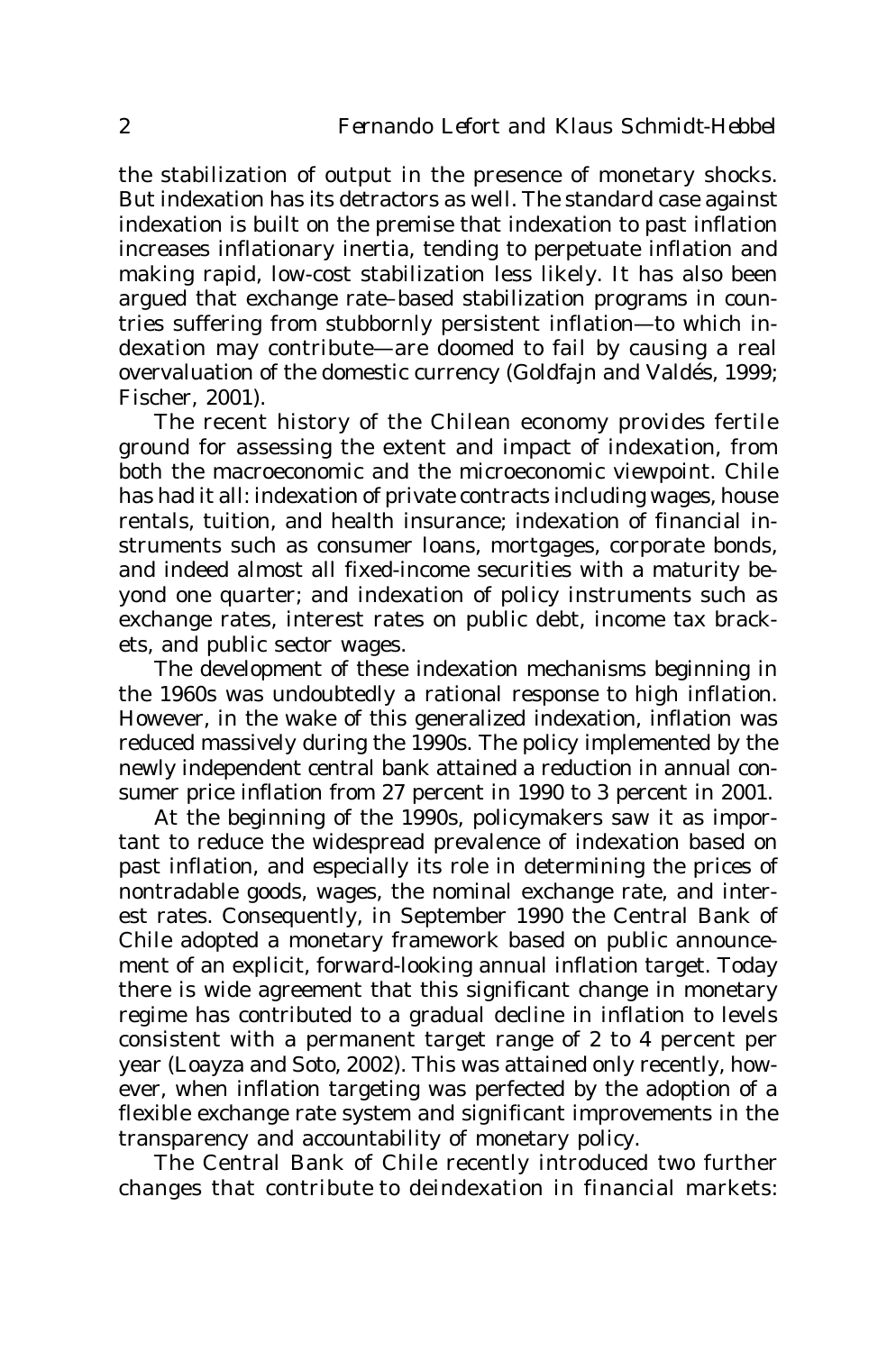nominalization of interest rates on short-term central bank debt, and nominalization of the monetary policy interest rate. The central bank started issuing nonindexed short-term domestic debt of forty-two days' and of ninety days' maturity in July 1997. Placement of these issues at fixed nominal interest rates has been very successful on four counts. First, financial markets have received them well, as reflected in low inflation risk premiums. Second, these issues help in completing Chile's financial markets, adding nominal debt instruments to the existing ninety-day indexed debt. Third, this placement provides the public and the monetary authority with direct information about inflation expectations (including the inflation risk premium). Last but not least, the placement of nominal debt represents an important step toward the nominalization of short-term financial instruments issued by the private sector.

By 2001, inflation expectations in Chile had stabilized at levels consistent with the official target range of 2 to 4 percent. In August of that year the central bank took an additional step toward nominalization, setting its main monetary policy instrument, the overnight interbank loan rate, in nominal terms. The bank also started to issue 30, 60, and 90-day nominal debt and stopped issuing 90-day indexed debt, replacing it with 360-day indexed debt. Hence the market for short-term indexed financial instruments has been partially replaced by the market for nonindexed debt, and this development is supported by much less volatile nominal interest rates.

Despite these policy changes, however, the Chilean economy remains highly indexed, especially in the medium-term fixed-income financial market and in the markets for nontraded goods and services and for labor. In the absence of strong reasons or incentives to abandon indexation, even under conditions of low and stable inflation, agents in these markets tend to stick to their decades-long habits of indexation based on past inflation. Hysteresis in indexation thus mimics hysteresis in currency and asset dollarization, the alternative response to high inflation observed in many countries.

This volume contributes to the literature on indexation and inflation by publishing nine new papers that are at the research frontier on these issues. Their scope ranges from analyses of specific topics, such as the optimal management of indexed public debt and the consequences of wage indexation, to presentations of recent empirical evidence regarding indexation and inflation persistence.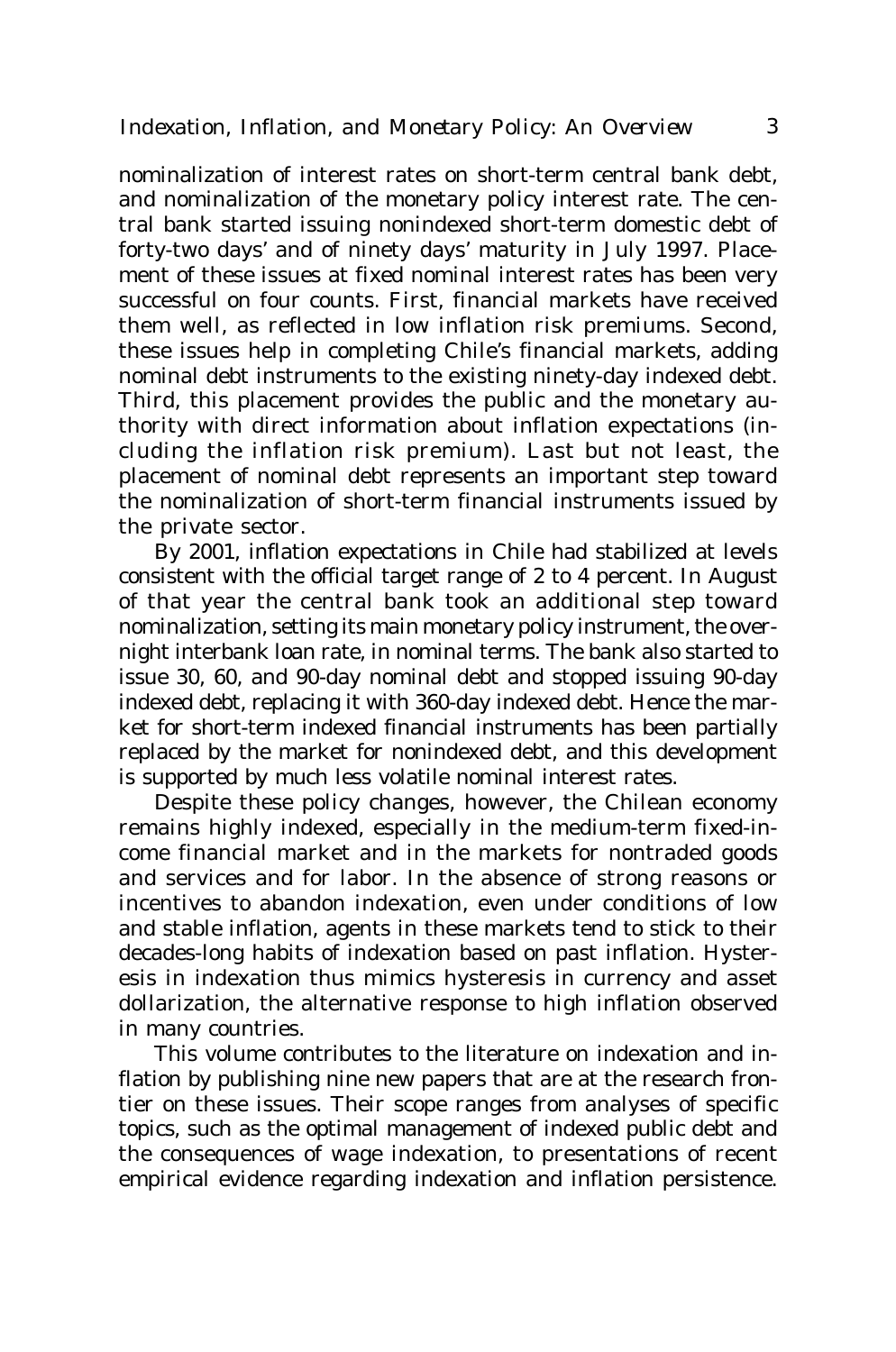The papers are revised versions of papers presented at the First Annual Conference of the Central Bank of Chile, on "Indexation, Inflation, and Monetary Policy," held in Santiago in August 1997.

This introduction reviews the issues addressed by the various papers, in the context of the related academic and policy literature. First, we look at specific indexation practices adopted in different markets in response to inflation and their consequences for those markets. Here we discuss the creation of artificial indexed units of account as well as the indexation of wages, financial instruments, and public debt. Second, we discuss the relationship between indexation practices, inflation persistence, and the outcome of stabilization programs. In this context we also reconsider the question of the appropriate choice of monetary policy regime in a deindexed, low-inflation economy.

The first paper, written by Oscar Landerretche, Fernando Lefort, and Rodrigo Valdés, can be seen as a direct extension of this introduction. The authors provide a comprehensive review of the theoretical literature on indexation that, unlike other surveys on this subject, analyzes the effects of indexation in specific markets on aggregate inflation. It thus updates and complements previous surveys, including those of Van Gompel (1994), who emphasizes labor market indexation; Campbell and Shiller (1996), who focus on financial indexation; and Dornbusch and Simonsen (1983), who look at the relationship between indexation and inflation in general. The paper examines the theoretical literature and policy dimensions of the three main categories of indexation: wage indexation, financial indexation, and exchange rate indexation. The authors identify the causes of each type of indexation and its consequences both for the corresponding market and for the broader economy. They then analyze the effects of each type of indexation on the inflation process as well as on the costs of stabilization and the authorities' willingness to adopt a stabilization program.

## **1. INDEXATION PRACTICES AND THEIR EFFECTS**

Price indexation of policy instruments, labor, and financial contracts can be considered a rational response, observed in many countries, to persistent inflation. Market participants and policymakers have devised various indexation mechanisms as means of protection, to reduce the costs of high and variable inflation. We begin by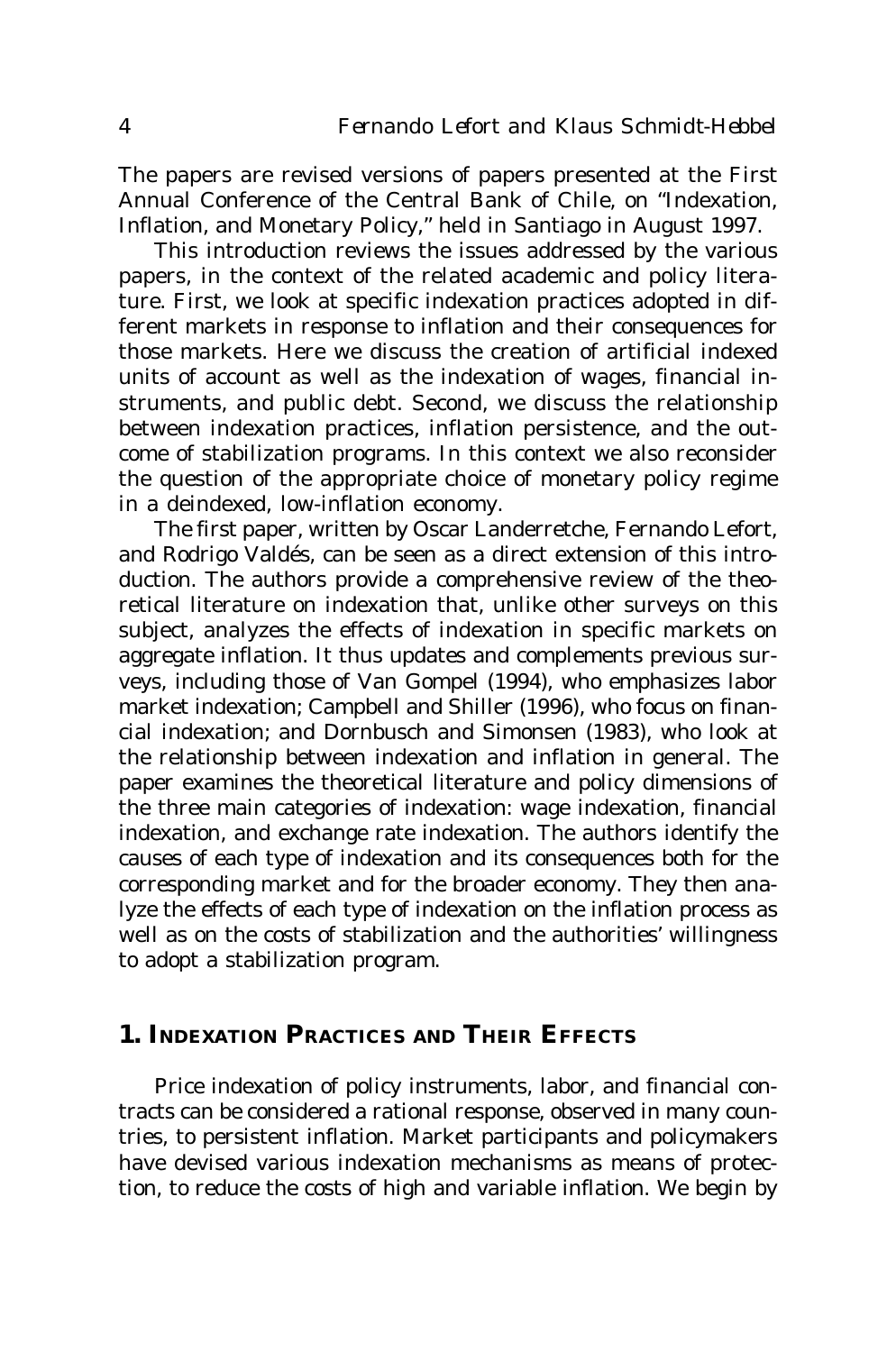reviewing the main indexation practices and their implications for policy instruments and market behavior.

#### **1.1 Choosing an Indexed Unit of Account**

Many economies have faced high inflation at one point or another in their history. When inflation rises to two- or three-digit levels, market transactions and contracts become disrupted. As inflation erodes real values and misaligns relative prices, agents are required to reset prices and renegotiate contracts with increasing frequency. At some point, to reduce the need for constant readjustments, prices and contracts begin to be quoted in a unit of account that is not affected by domestic inflation. Selecting an indexed unit of account involves separation of the first two functions of money—as a medium of exchange and as a store of value from its third function, that of a unit of account. Of course, this can be done in many different ways. Several countries experiencing high inflation have chosen a foreign currency as their unit of account (and often as a store of value as well) while retaining local money as the medium of exchange. Substitution of the U.S. dollar for local currencies and in the denomination of asset prices is observed in several Latin American countries, including many that have achieved low inflation. Hysteresis of de facto dollarization is widespread, making it very difficult to reintroduce the domestic currency after currency and asset substitution have taken place (Calvo and Végh, 1992).

The paper by Robert J. Shiller in this volume analyzes the experience of the Chilean Unidad de Fomento (UF), an artificial unit of account that provides an alternative to adopting a foreign currency. Adopted in 1967, the UF was the world's first successful inflationindexed unit of account. It was later adopted by Colombia, Ecuador, and Mexico. Shiller, following the pioneering work of Irving Fisher (1911, 1928, 1934), analyses the factors that led to the creation of the Chilean UF.

There are several lessons to be learned from the Chilean experience. For example, the UF is linked to a price index, the official consumer price index (CPI), that attempts to measure the true cost of living in Chile. Therefore, when debts and other obligations are denominated in UF, they are held constant in terms of purchasing power. Using the dollar as an alternative unit of account would not provide the same protection, for the same reasons that preclude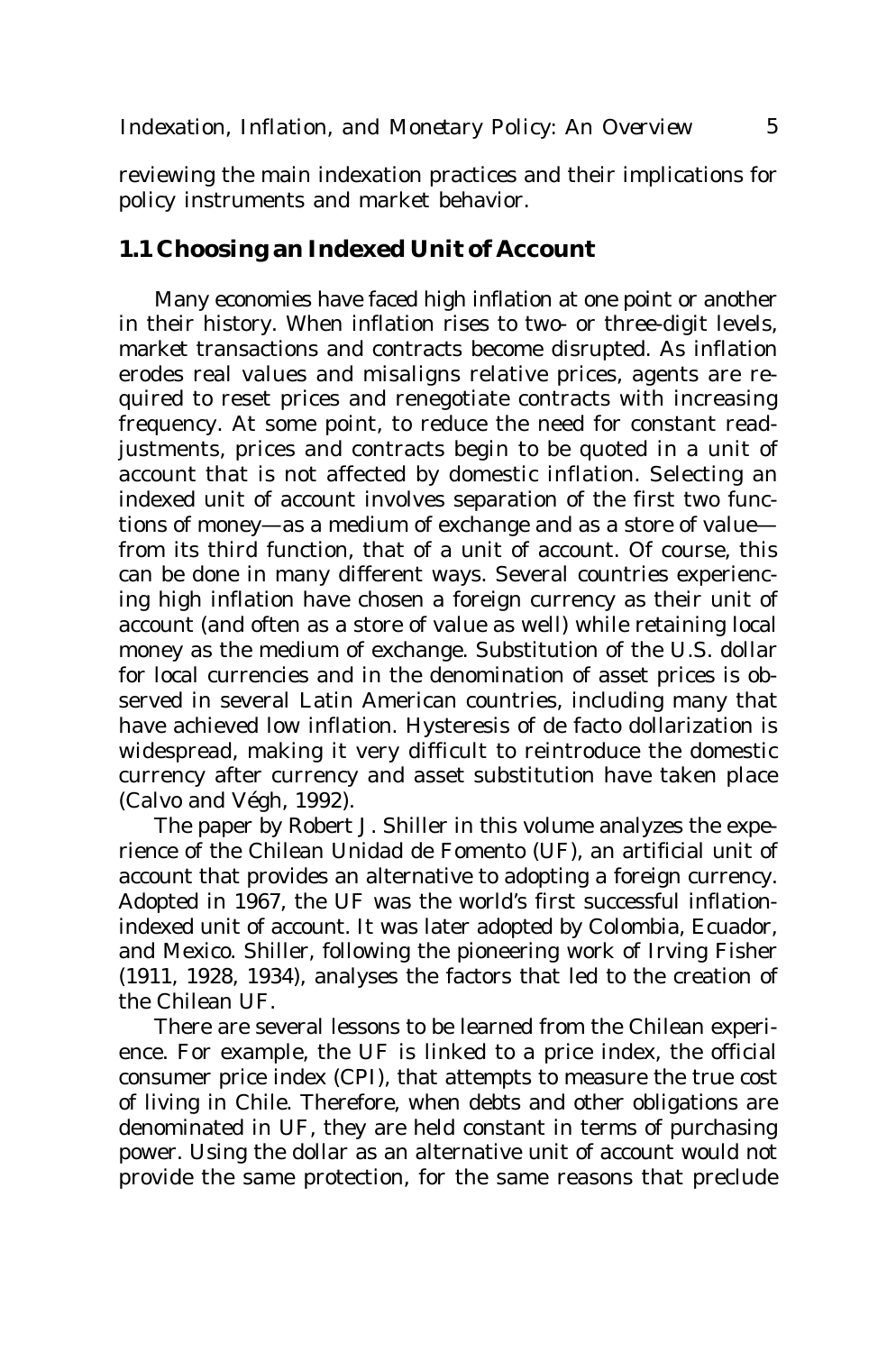international purchasing power parity from holding. At the same time, the government's adoption of an indexed unit of account solves a coordination problem that otherwise could inhibit indexation or trigger the use of the dollar. The UF has additional features that may appear secondary but in fact have contributed to its success. For instance, the daily proportion of the lagged monthly CPI change is reflected in the daily value of the UF, contributing to its widespread use in daily transactions.

In sum, Shiller is enthusiastic about the Chilean UF. He argues that using this indexed accounting unit solves important practical problems that arise when financial indexation is not introduced despite conditions of moderate to high inflation. However, one important caveat in adopting an indexed unit of account is that it may contribute to more sticky inflation expectations and greater inflation inertia. Despite the latter danger, Shiller recommends its use in other countries, including the United States. However, in countries that have achieved relatively low inflation, one might also consider using units of account indexed to nominal income, to attain a superior sharing of risks across different generations. Shiller argues that an alternative unit, indexed to wages, as was considered in Chile and is currently being used in Uruguay, may also provide a suitable instrument of indexation. This leads us to consider the more general issue of wage indexation next.

## **1.2 Wage Indexation**

Under moderate to high inflation, wage contracts tend to include arrangements between workers and employers that remove the need for continuous renegotiation and recalculation of wages in response to inflation shocks. High costs of wage renegotiation favor lengthening the duration of labor contracts. As shown by Gray (1978) and Aizenman (1984), wage indexation allows a reduction in the frequency of wage renegotiation by keeping real wages relatively constant. Wage indexation is also justified as a risk-sharing mechanism. Here the idea, as formalized by Baily (1974) and Azariadis (1975), is that more risk-averse workers are willing to accept real wages paid by their less risk-averse employers that are lower than those observed in the spot job market, as long as the workers are offered a mechanism that keeps real wages unchanged when unexpected inflation shocks occur. Of course, wage indexation mechanisms also generate the potential for redistribution between employers and employees. The paper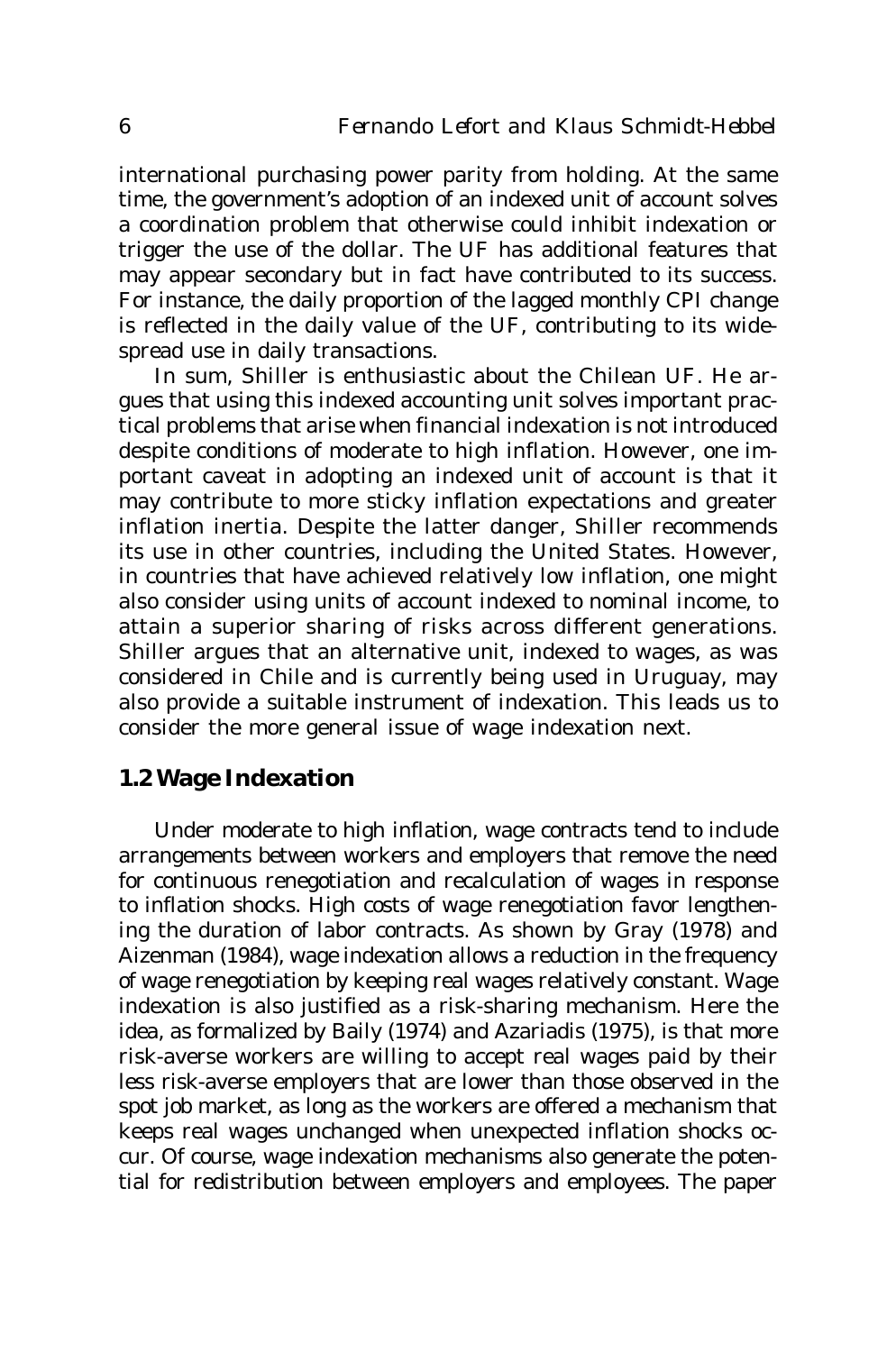by Landerretche, Lefort, and Valdés in this volume provides a more detailed discussion of this topic.

Views on wage indexation largely depend on the form of wage indexation being considered. The literature (for example, Aizenman, 1987) has emphasized that wage indexation must entail mechanisms that allow wages to adjust automatically to new information without having to renegotiate the terms of the contract. Therefore it is not sufficient simply to take inflation into account when setting wages. The paper by Esteban Jadresic in this volume focuses on the implications of wage indexation for macroeconomic stabilization programs, a topic discussed further below. Jadresic also discusses in detail the different categories of wage indexation mechanisms. He makes a crucial distinction between wages that are indexed to current inflation, as in Gray's (1976) original analysis, and wages indexed to lagged inflation, as frequently observed in actual wage contracts.

#### **1.3 Financial Indexation**

The Unidad de Fomento was introduced in January 1967 by the Chilean Superintendency of Banks and Financial Institutions, the government agency in charge of the regulation and supervision of banks and other financial institutions. The intent was to provide an indexed unit of account in which long-term financial instruments could be denominated. It is clear that indexing financial instruments provides protection against inflation risk and therefore helps to complete financial markets. As pointed out by Campbell and Shiller (1996), there are other ways to protect financial investments from inflation risk. A standard procedure consists in rolling over short-term securities, since their nominal rates quickly adjust to inflation shocks. However, a series of rolled-over short-term securities is not equivalent to a single long-term indexed instrument, because the latter also provides insurance against changes in the real interest rate. Such insurance is of particular value for investments of long duration, including pension savings and mortgages.

Financial indexation has other benefits as well. One is that the coexistence of nominal and indexed bonds that are otherwise identical (including identical maturities) provides a measure of market expectations of inflation (strictly speaking, the sum of inflation expectations and the inflation risk premium). Another benefit is that the existence of indexed long-term securities provides an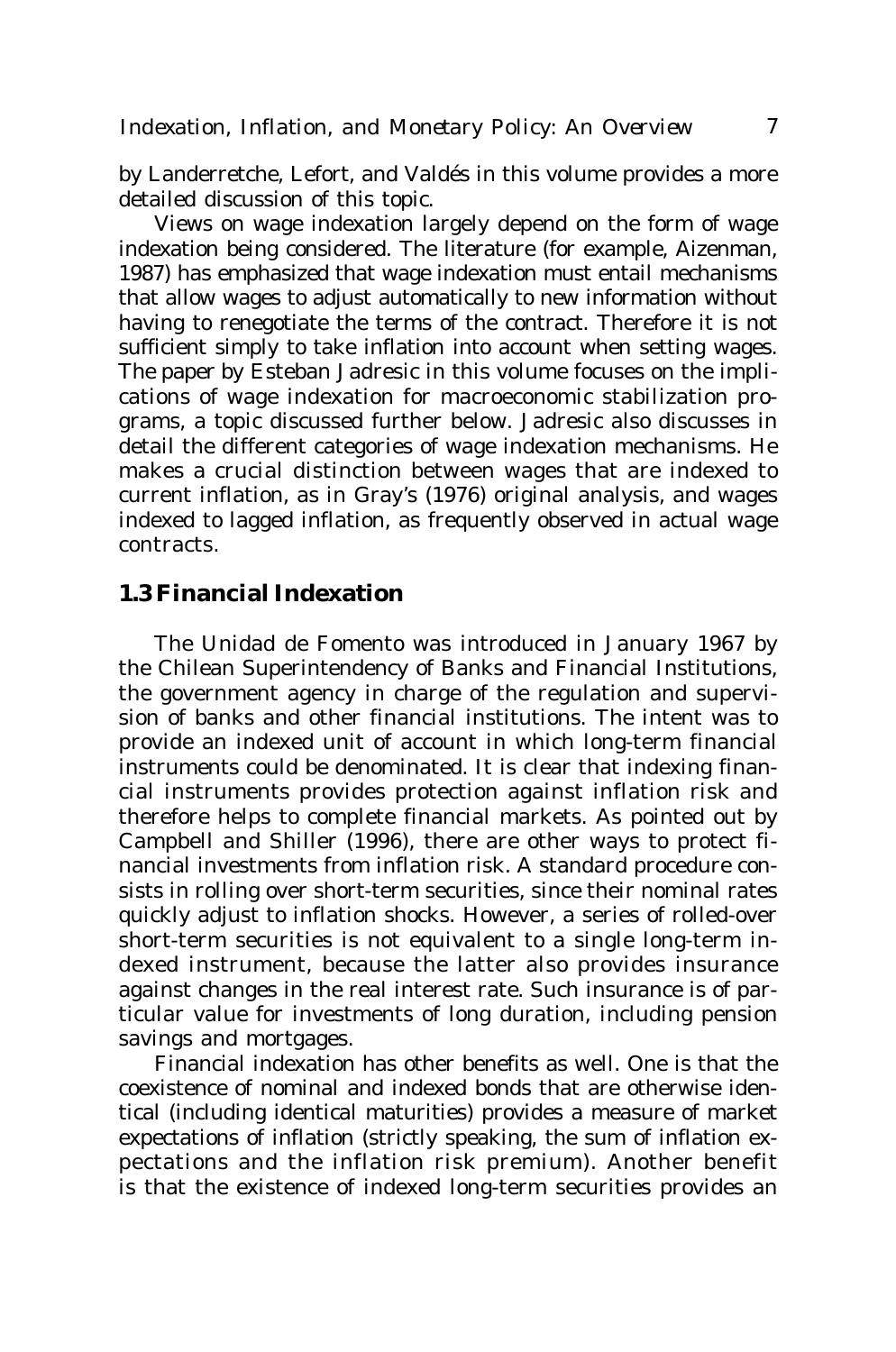incentive to increase financial savings. The recent experience of Chile, the United Kingdom, and the United States, starting from very different initial conditions, reflects these benefits. In Chile, where all medium- to long-term debt was indexed, the central bank has started issuing one-year nominal bonds that complement existing indexed bonds. In the United Kingdom and the United States, where long-term indexed government paper was nonexistent, both governments started issuing long-term indexed bonds in the 1990s (Breedon, 1995).

The paper by Eduardo Walker in this volume reviews the Chilean experience with financial indexation. He shows that indexation of financial markets has contributed to the development of Chile's capital markets. Of course, indexation alone is not enough. Walker argues that three specific reforms are required to complement the adoption of an indexed unit of account: lifting financial repression and liberalizing interest rates, reforming the tax code to achieve inflation neutrality, and creating effective supervisory institutions. Walker and Lefort (1999) add to this list the adoption of a sound macroeconomic environment, privatization of public enterprises, and privatization of the pension system.

Walker's paper provides empirical evidence that creation of an indexed fixed-income market has also contributed to the development of Chile's stock market. Moreover, he shows that shortand long-term indexed bonds provide unique and relevant yield patterns that cannot be replicated by international markets. Therefore they constitute an effective way of completing financial markets. Walker argues that in the absence of a government-backed UF, Chilean capital markets would have relied on foreign currency to protect against inflation, and the maturities of peso-denominated securities would have been much shorter. The paper also provides empirical evidence regarding the optimal portfolio composition needed to hedge specific sector risks in the Chilean economy. Walker concludes by suggesting that, given the existence of indexed financial instruments in Chile, central bank asset holdings should include long-term U.S. public debt and equities from other emerging economies, and investment in fixed-income foreign securities by local investors is not advisable.

#### **1.4 Indexed Public Debt**

An indexed unit of account opens the door to the issuance of indexed public debt. Since Calvo (1988), it is well understood that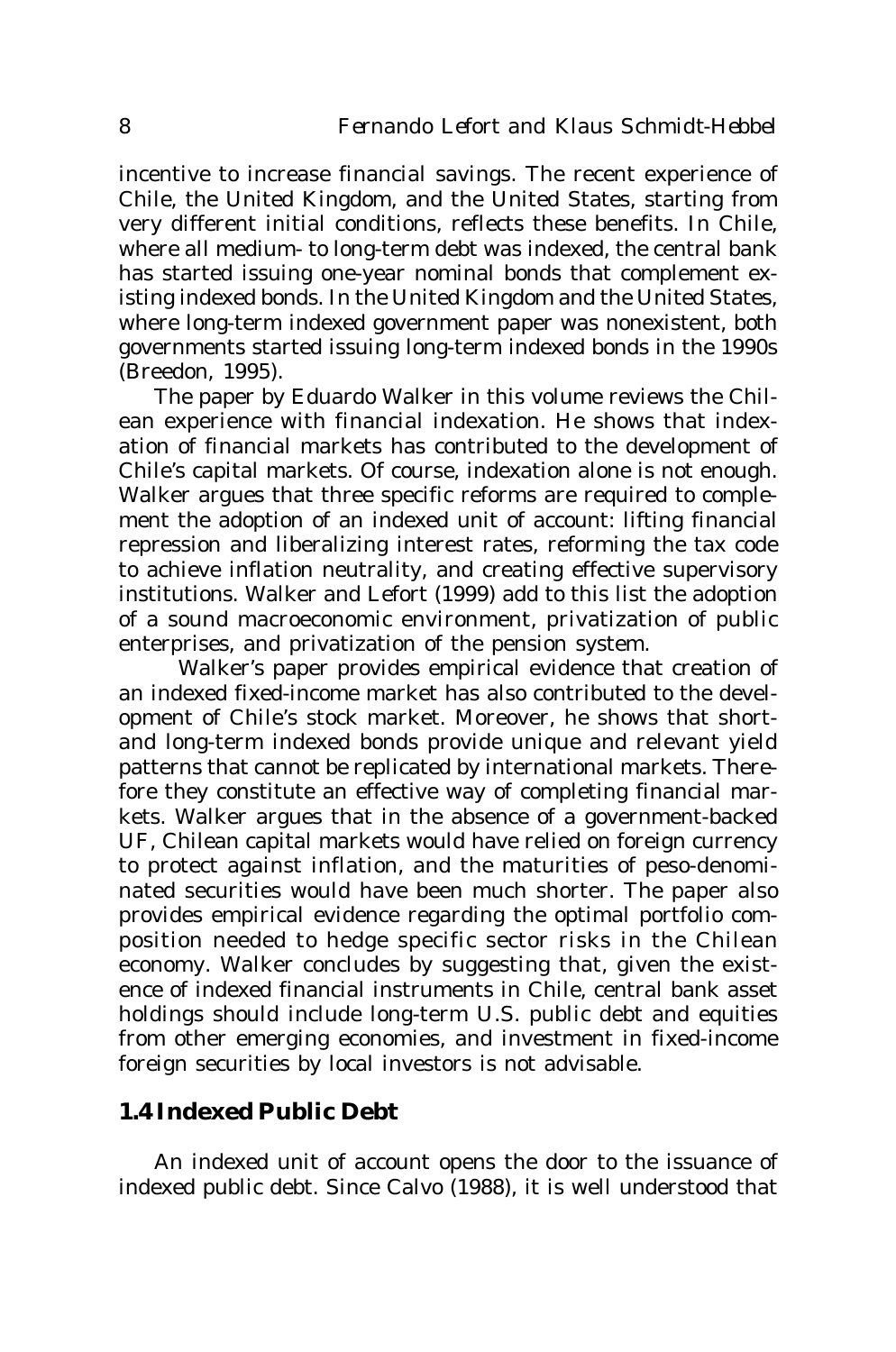the inflation bias of a central bank, reflected by its incentive to erode the real value of public debt, declines with the level of indexed public debt. Hence issuing such debt is a signal of the central bank's commitment to achieve low inflation.

On the other hand, the possibility of issuing indexed debt in addition to nominal and foreign-currency debt raises issues for the optimal management of public debt. In addition to deciding the maturity structure or contingent payments of such debt, policymakers must now make decisions about its denomination. Two papers in this volume contribute to the literature on this topic. The paper by Robert J. Barro analyzes public debt management from the point of view of public finance theory. The author focuses on the structure of public debt under the assumption that the government aims at tax smoothing when facing a stochastic sequence of exogenous government expenditure. This work is related to earlier work by Barro (1979), Lucas and Stokey (1983), and Persson and Svensson (1984), but unlike the last two contributions, it assumes that the government can effectively commit itself to future fiscal actions, and thus the resulting composition of the debt is not necessarily time consistent.

Barro analyzes optimal public debt management at three levels. First, the optimal level of public debt cannot be determined for the extreme case where taxes are not distortionary and other conditions of Ricardian equivalence hold. Second, if taxes are distortionary, then tax rates should be smoothened over time; hence the optimal level of public debt is determinate, but its composition by maturity or by category (indexed versus nonindexed) is not. Third, the optimal composition of debt can only be determined under conditions of uncertainty regarding fiscal or macroeconomic variables. Under the latter condition, Barro's paper derives some interesting conclusions. On the one hand, if the government can issue debt contingent on the level of outlays, all noncontingent debt should be issued as an indexed consol. The idea is to achieve a maturity structure of the noncontingent debt without any gaps. Then the author looks at the optimal debt structure when contingent debt is not available. Under such conditions the optimal structure can be attained by issuing indexed bonds with longer maturities than a standard consol. Consistent with the idea that the optimal debt structure will take the form of long-term indexed bonds, some developed countries such as the United States and the United Kingdom started issuing indexed long-term public debt instruments in the 1990s, as noted above.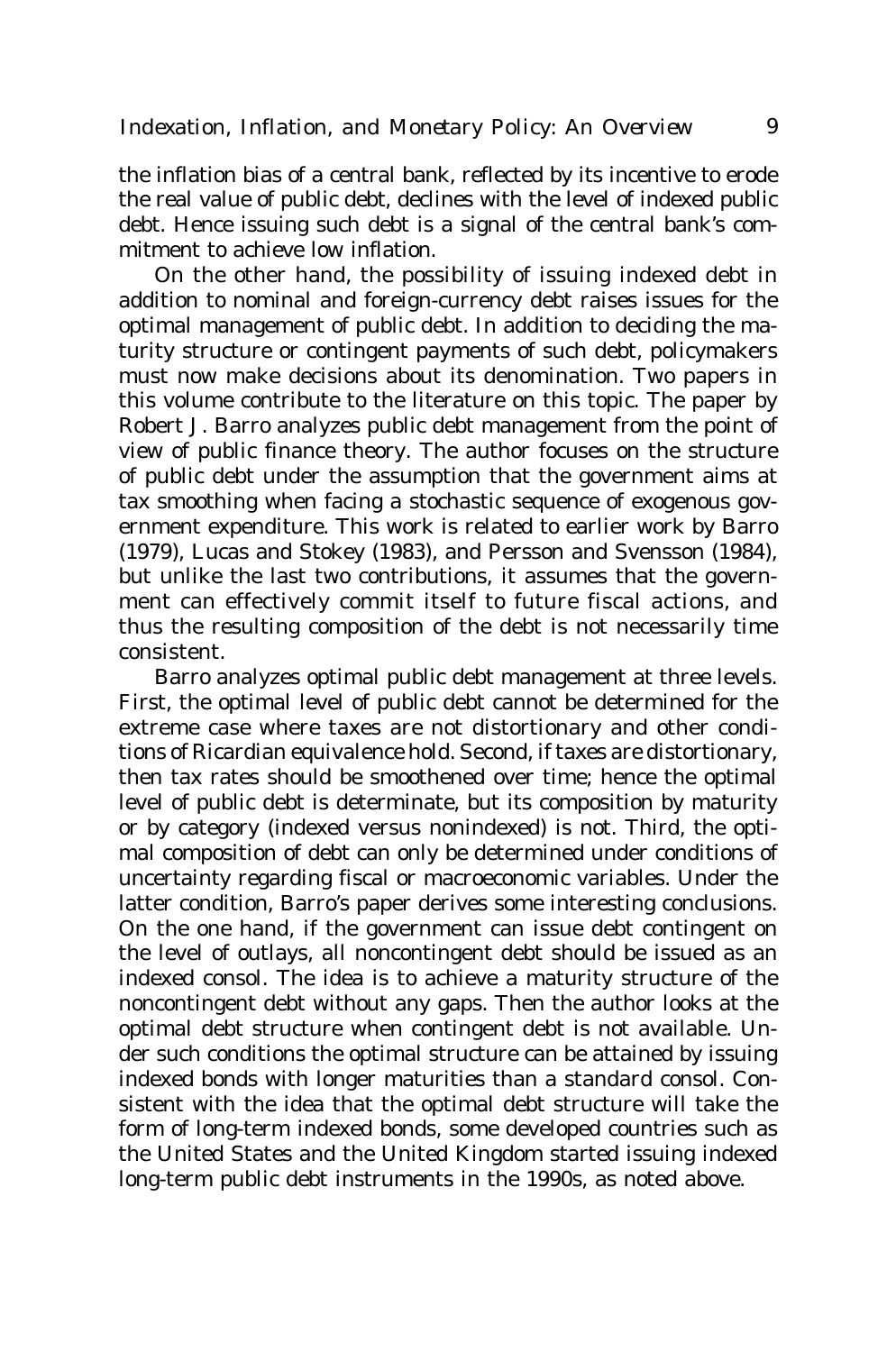Related literature on this topic, such as Bohn (1990) and Calvo and Guidotti (1990), argues that since inflation and current government outlays are positively correlated, nominal public debt may be desirable in order to exploit the negative covariance between inflation and the real value of debt. In his paper, however, Barro disputes this argument. If there are no moral hazard problems regarding public sector behavior, and therefore nominal debt can be issued at no extra cost, it seems much more convenient to issue only explicit contingent debt and indexed debt.

The paper by Ilan Goldfajn in this volume complements the preceding discussion with an analysis of the Brazilian case. His paper examines a model for optimum management of debt by the public sector, considering three types of debt: nominal, CPI-indexed, and foreign currency–denominated debt. Like Bohn (1990) and Calvo and Guidotti (1990), who consider the nonfeasibility of issuing explicit contingent debt, Goldfajn's model predicts that the main factors determining debt composition are the inflation variance, total outstanding debt, the nominal exchange rate variance, and the correlations between inflation and public revenue and expenditure. The empirical findings reported by Goldfajn for the case of Brazil tend to confirm these hypotheses. The intuition for these results is that the main benefit of indexed debt is in stabilizing the real value of debt and eliminating the temptation to inflate it away. On the other hand, and for the same underlying reason, nominal debt serves as implicit contingent debt, and its importance should increase with the correlation between inflation and public net expenditure. Finally, foreign currency– denominated debt should be issued when real exchange rates are not excessively volatile and the correlation between real exchange shocks and government outlays is negative. The application of this model to Brazil's experience is relatively successful in explaining the relative composition of that country's public debt during the past decade.

## **2. INDEXATION AND MACROECONOMIC STABILIZATION**

Indexation of wages, prices, and policy instruments also involves costs. In particular, it contributes to inflation inertia, making it slower and harder to reduce inflation and amplifying the inflationary impact of adverse price shocks. The cost-benefit ratio of indexation becomes unfavorable when a formerly high-inflation country achieves moderate to low inflation, as the benefits of indexation are diluted while its costs rise.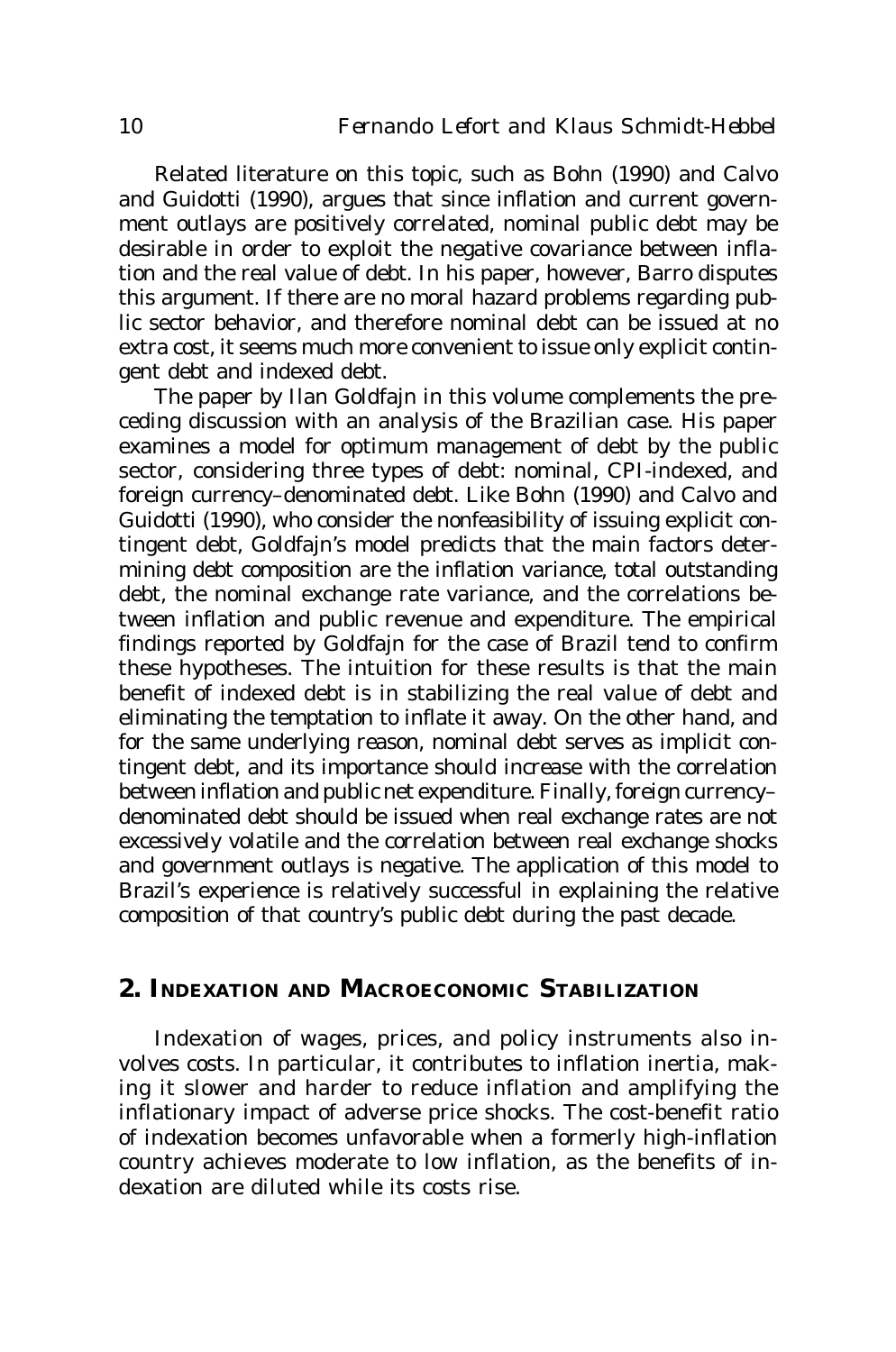In recent years several developing countries (including Brazil, Chile, Mexico, and Israel) have implemented successful macroeconomic stabilization programs, including as part of their reform package the deindexation of wages, the use of the exchange rate as the economy's nominal anchor, or both.

### **2.1 Indexation and the Persistence of Inflation**

We noted at the outset the claim by critics of indexation that indexation, especially to past inflation, increases the persistence of inflation and makes it much harder to achieve macroeconomic stabilization. Bruno (1993) and Edwards (1993) argue that the persistence of inflation, partly caused by indexation practices, may have jeopardized the success of exchange rate–based stabilization programs, because such practices are bound to generate a real overvaluation of the currency and may contribute to balance of payments crises.

The paper by Sebastian Edwards and Fernando Lefort in this volume seeks to increase our understanding of the empirical relationship between indexation practices and inflation and its persistence. The authors analyze and estimate inflation persistence over time in sixteen developing and industrial countries. Their empirical evidence suggests that persistence varies greatly across countries and, for a given country, over time. This finding is in contrast with a standard assumption in the literature, notably by Fuhrer and Moore (1995), that measurement of the effect of wage indexation on inflation persistence requires that such persistence be time invariant.

Edwards and Lefort also provide conclusive evidence on the relationship between the degree of inflationary persistence and the level of inflation. They show that the higher a country's inflation, the more inflationary inertia is present. More important for the question of the effect of indexation on the success of stabilization, they also present evidence indicating that inflationary persistence rises with the degree of indexation. Finally, the paper provides a detailed study of inflationary inertia in repeated exchange rate–based stabilizations in Chile, Israel, and Mexico. The authors show that inflationary persistence tends to decline with the adoption of a stabilization program, but to rise again as time passes. They ascribe this result to indexation practices based on past inflation, which persist after stabilization has been implemented, and to the lack of credibility of the exchange rate–based stabilization program.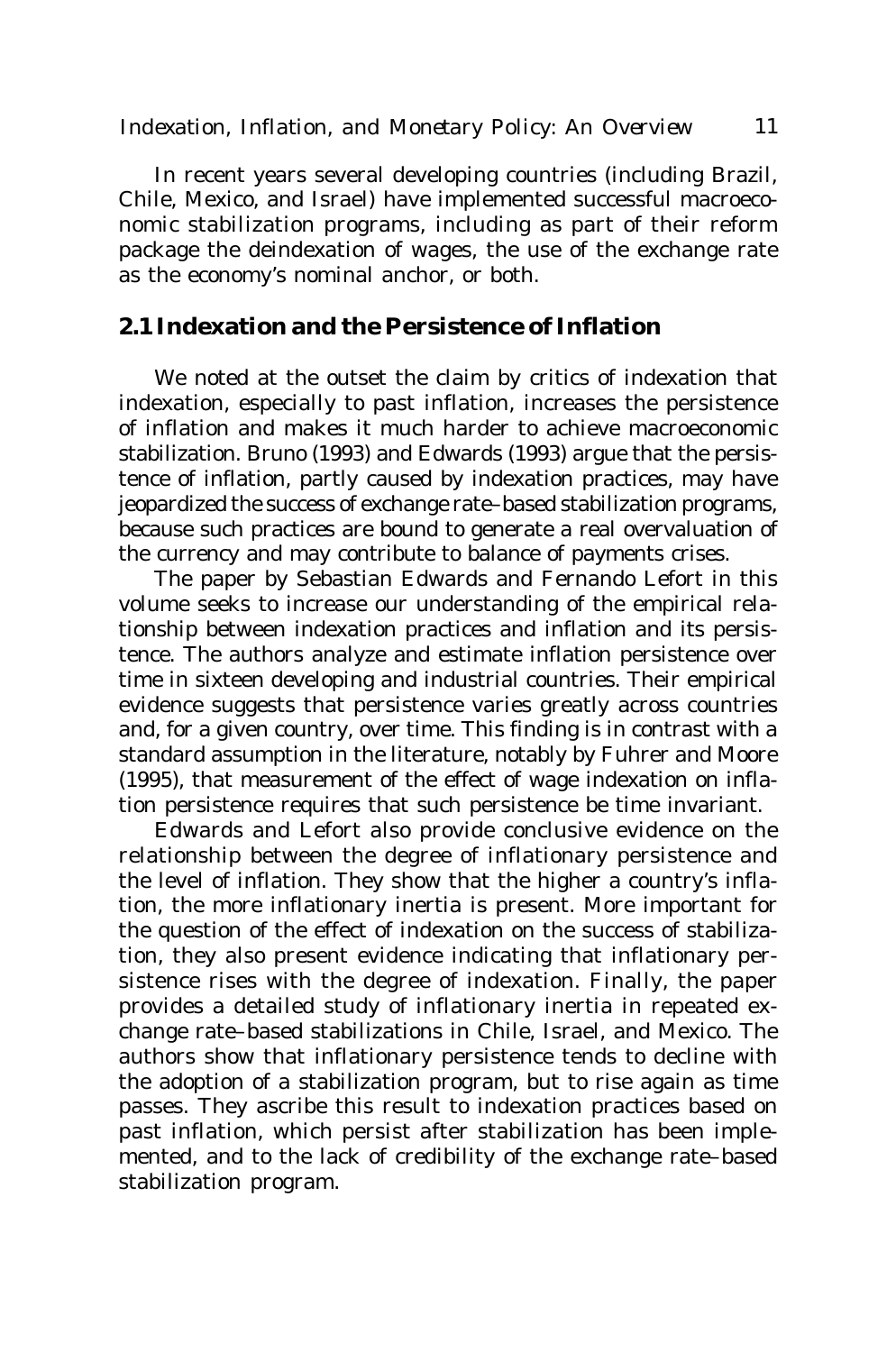## **2.2 Macroeconomic Consequences of Wage and Price Indexation**

The empirical evidence just discussed indicates that the adoption of indexation practices tends to increase the persistence of inflation, making stabilization more difficult. This is in contrast to the claims of economists during the 1970s, when it was asserted that indexation actually favored output stabilization and inflation reduction. Friedman (1974), Gray (1976), and Fischer (1977) reached the conclusion that indexation helps in stabilizing output when monetary shocks dominate real shocks. Consistent with this line of argument, Ball (1994) showed that greater wage flexibility—measured by an indicator that averages contract duration, degree of indexation, and degree of synchronization—reduced the sacrifice ratio during stabilization programs. To make this empirical result consistent with the findings of Edwards and Lefort in this volume, one must consider that Ball focused exclusively on periods of time and economies where stabilization programs were being implemented, whereas Edwards and Lefort look at the general relationship between indexation practices and inflation persistence, independent of whether a stabilization program was under way. In addition, Ball's measure of wage flexibility is affected not only by the degree of indexation, but also by other features of wage contracts.

In any case, Simonsen (1983) and others after him have criticized the argument by Friedman and others on the grounds that actual indexation practices have amounted to lagged and uncoordinated indexation rather than the instantaneous and synchronized type that the latter authors assumed. This distinction is important, since it implies that wages indexed to lagged inflation imply nominal rather than real wage rigidity. Accordingly, Fischer developed a line of research (Fischer, 1977, 1985, 1988) that analyzes the precise consequences of wage indexation for output stabilization.

Two of the papers in this volume contribute to this literature. The study by Esteban Jadresic reexamines the macroeconomic consequences of wage indexation, taking into explicit account specific lag structures used in actual wage contracts indexed to past inflation. He analyzes the effects of these lags on aggregate wage formation, the cost of deflation, output variability, and inflation, under different shocks and policy regimes. He addresses specifically the interaction between wage indexation practices and exchange rate regimes at different levels of inflation. The paper shows that,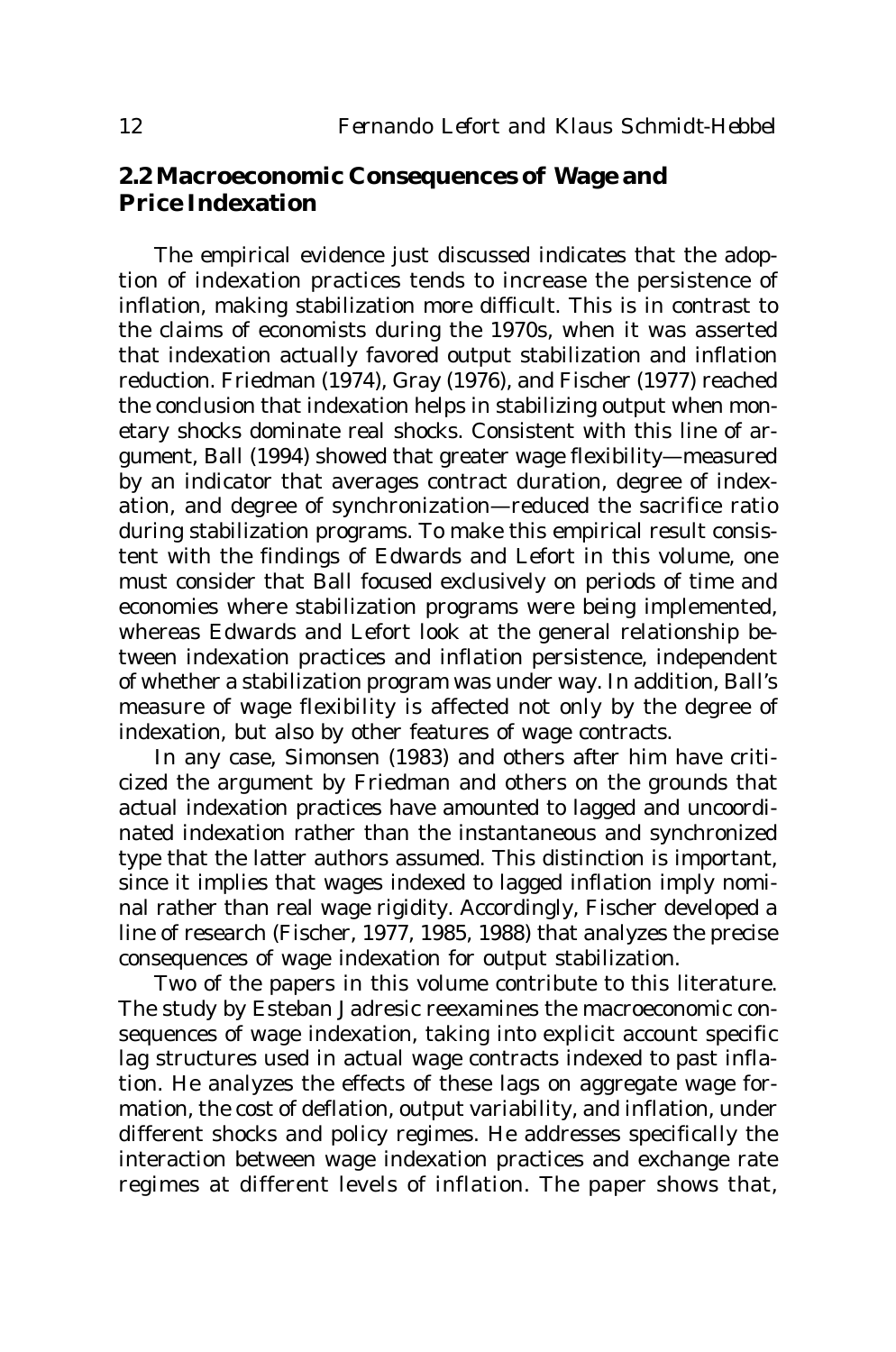unlike the (unrealistic) case in which wage increases are based on contemporary inflation, wage indexation based on past inflation can increase the cost of disinflation, destabilize output, and, when the central bank is not firmly committed to keeping inflation low, increase inflation. This paper also compares the effects of wage indexation based on past inflation with those of other rules for adjusting wages. Jadresic's main conclusion is that when actual wage indexation rules are modeled, their consequences for output and price stabilization tend to be as most policymakers believe: wage indexation increases the costs of disinflation. A contribution of Jadresic's paper, compared with similar work by Bonomo and Garcia (1994), is that the latter consider only the case of gradual and credible policies that contribute to output expansion. Jadresic's work extends the analysis to different classes of stabilization programs under various conditions.

The paper by Luis Oscar Herrera in this volume offers a complementary perspective, analyzing the relationship between automatic indexation of prices and wages and the cost of inflation reduction. Herrera derives an extended aggregate supply model by including automatic cost-of-living adjustment clauses in prices (or wages) based on past inflation, which he uses to examine stabilization costs. He assesses a number of stabilization plans that vary according to how gradual or credible they were, and he derives the impact of the frequency of indexation on these costs. The paper's main results suggest that the inertia introduced by indexation raises the cost of stabilizing inflation. That cost is much attenuated, however, when price stabilization is implemented gradually and credibly. In the various stabilization cases analyzed in the paper, the relationship between the frequency of indexation and the cost of stabilization follows an inverted U curve. Hence costs are lower when wage indexation is absent or infrequent and when it is very frequent, and highest at intermediate frequencies ranging from three to six months. The implication is that less frequent indexation does not necessarily lower sacrifice ratios, because whether or not it does so depends on the starting point. Another interesting application of these results is their contribution to explaining the persistence of moderate inflation processes. As inflation becomes chronic, the price and wage indexation that normally accompanies inflation tends to raise the cost of price stabilization. This increase reduces the political willingness to deal with inflation, thus contributing to its persistence.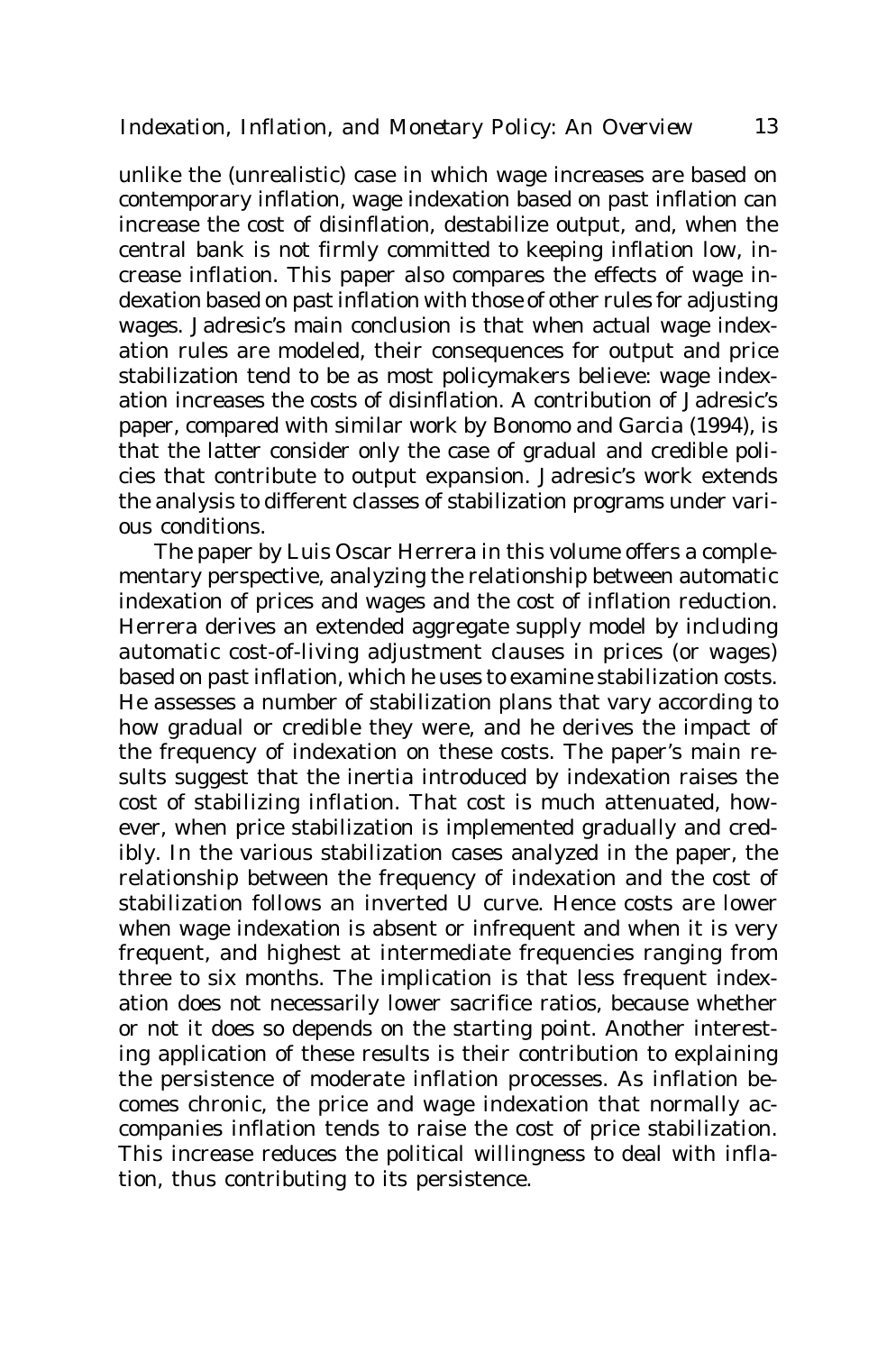## **2.3 Indexation and Monetary Policy**

As already mentioned, Chilean policymakers have deindexed several of their monetary policy instruments in the recent past. When inflation fell to 3 percent a year, it became clear that the rationale for deindexation was not only to lock in low inflation but also to conduct monetary policy more effectively in a setting where real shocks become increasingly important.

Central bankers in developing economies, following the lead of many of their counterparts in industrial economies, have started using short-term interest rates as their main instrument for conducting monetary policy. This practice raises the question of whether a particular monetary regime is better suited than others for conducting monetary policy in a low-inflation environment. The shift of monetary regimes, in many industrial and developing countries alike, from targets based on the exchange rate or monetary growth to targets based on inflation, justifies an analytical approach to this question. Most inflation-targeting countries use short-term interest rates as their policy instruments. (See Loayza and Soto, 2002, for recent studies on the worldwide experience with inflation targeting.)

The paper by Carlos Végh in this volume analyzes the costs and benefits of different monetary regimes and policy rules in a setting like the one just described. Végh derives some basic equivalences for alternative monetary policy rules. He shows that under conditions of inflation inertia, the following three rules are exactly equivalent: a fixed growth rate of a monetary aggregate; a nominal interest rate combined with an inflation target; and a real interest rate combined with an inflation target. However, he also shows that implementation of these rules becomes increasingly complex. The first rule does not require a feedback or policy rule on the part of the central bank. The second rule is based on the central bank's response to the inflation gap. The third rule requires the central bank to respond to both the inflation gap and the output gap, as in a conventional Taylor-type policy. (See Taylor, 2002, and Loayza and Schmidt-Hebbel, 2002, for recent analytical and empirical studies of policy rules.) If the country aims to reduce stabilization costs, all three rules must respond to the output gap. From the policy perspective, the worldwide trend toward substituting nominal interest rules for monetary aggregate growth targets may reflect both the equivalence between the rules described in this paper and the well-known practical difficulties in controlling monetary aggregates under standard conditions of instability of money demand.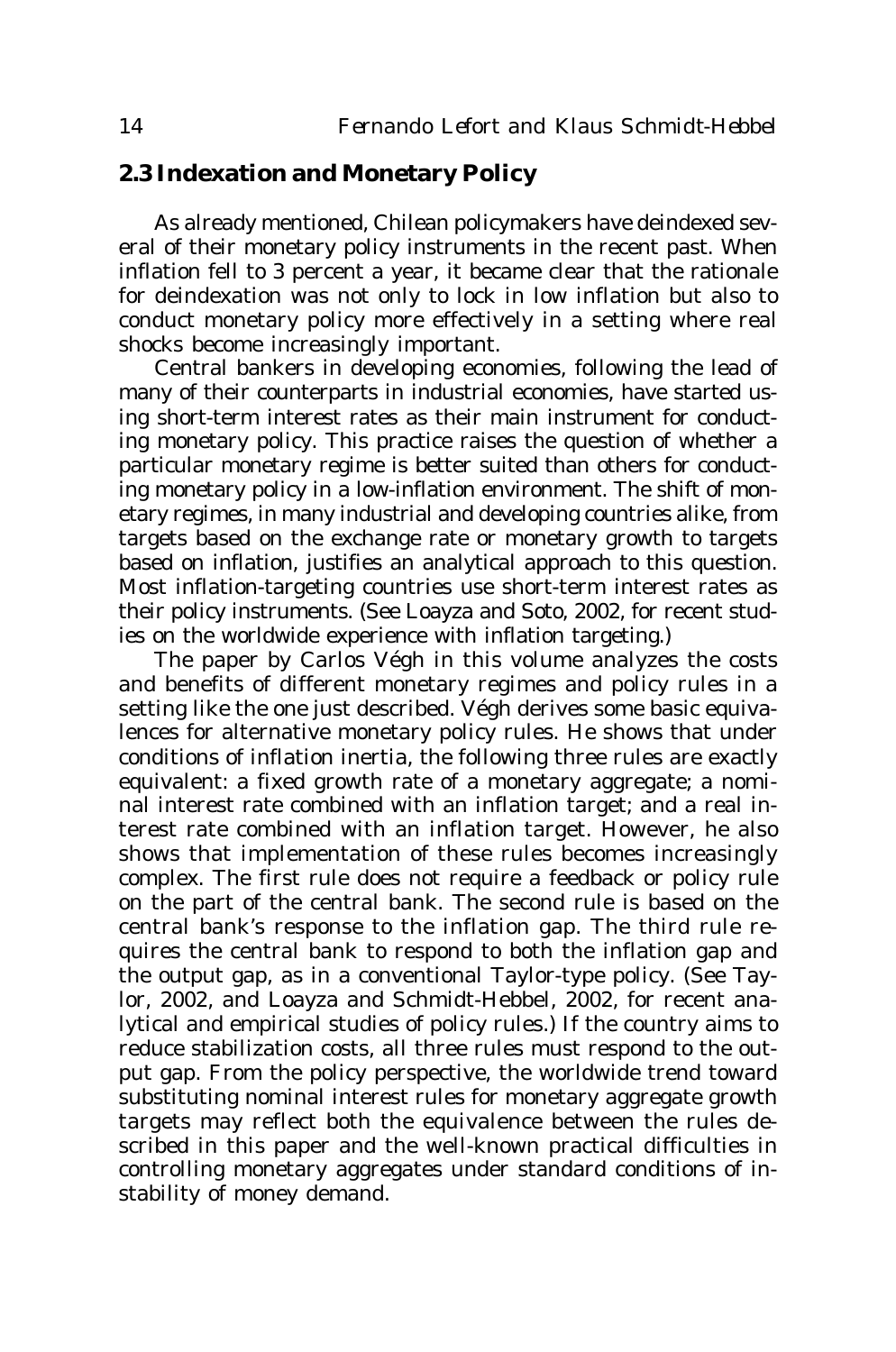#### **REFERENCES**

- Aizenman, J. 1984. "Optimal Wage Re-negotiation in a Closed and Open Economy." *Journal of Monetary Economics* 13(2): 251-62. . 1987. "Wage Indexation." In *The New Palgrave: A Dictionary of Economics*, edited by J. Eatwell, M. Milgate, and P. Newman, 838-40. London: Macmillan.
- Azariadis, C. 1975. "Implicit Contracts and Underemployment Equilibria." *Journal of Political Economy* 83(6): 1183-1203.
- Baily, M. N. 1974. "Wages and Unemployment under Uncertain Demand." *Review of Economic Studies* 41(1): 37-50.
- Ball, L. 1994. "Credible Disinflation with Staggered Price-Setting." *American Economic Review* 84(1): 282-89.
- Barro, R. 1979. "On the Determination of the Public Debt." *Journal of Political Economy* 87(October): 940-71.
- Bohn, H. 1990. "Tax Smoothing with Financial Instruments." *American Economic Review* 80(December): 1217-30.
- Bonomo, M., and R. García. 1994. "Indexation, Staggering and Disinflation." *Journal of Development Economics* 43: 39-58.
- Breedon, F. 1995. "Bond Prices and Market Expectations of Inflation." *Bank of England Quarterly Bulletin* 35(2): 160-65.
- Bruno, M. 1993. "Inflation and Growth in an Integrated Approach." NBER Working Paper 4422. Cambridge, Mass.: National Bureau of Economic Research.
- Calvo, G. A. 1988. "Servicing the Public Debt: The Role of Expectations." *American Economic Review* 78(4): 647-61.
- Calvo, G., and P. Guidotti. 1990. "Indexation and Maturity of Government Bonds: An Exploratory Model." In *Public Debt Management: Theory and History*, edited by R. Dornbusch and M. Draghi. Cambridge University Press.
- Calvo, G., and C. Végh. 1992. "Currency Substitution in Developing Countries: An Introduction." *Revista de Análisis Económico* 7(1): 3-27.
- Campbell, J. Y., and R. J. Shiller. 1996. "A Scorecard of Indexed Government Bonds." NBER Working Paper 5587. Cambridge, Mass.: National Bureau of Economic Research.
- Dornbusch, R., and M. H. Simonsen. 1983. *Inflation, Debt and Indexation*. MIT Press.
- Edwards, S. 1993. "Exchange Rates as Nominal Anchors." *Weltwirtschaftliches Archiv* 129(1): 1-32.
- Fischer, S. 1977. "Wage Indexation and Macroeconomic Stability." *Carnegie-Rochester Conference Series on Public Policy* 5: 107-48.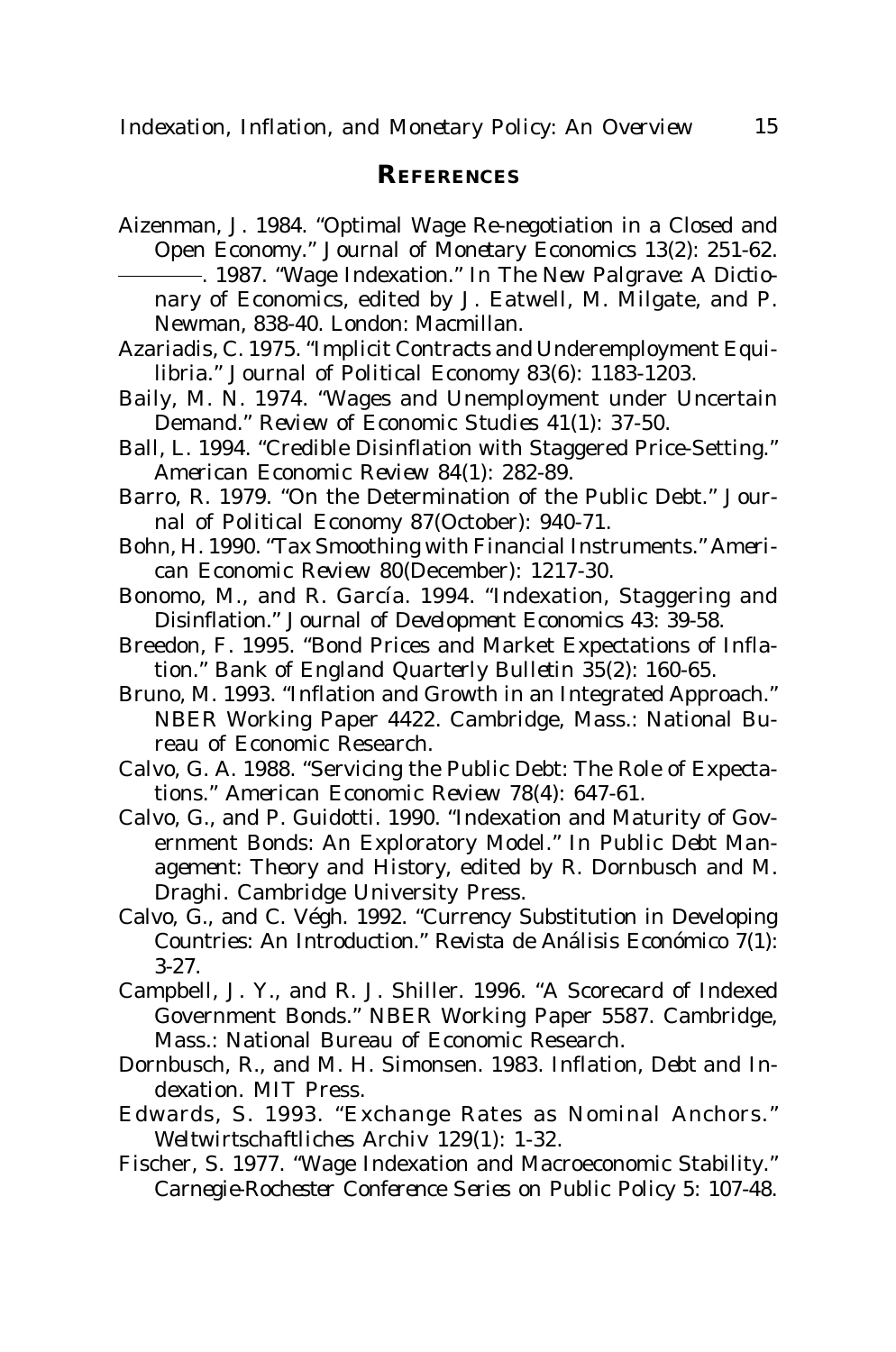. 1985. "Contracts, Credibility, and Disinflation." In *Inflation and Unemployment: Theory, Experience, and Policy-Making*, edited by V. E. Argy and J. W. Nevile. London: George Allen and Unwin.

. 1988. "Real Balances, the Exchange Rate and Indexation: Real Variables in a Disinflation." *Quarterly Journal of Economics* 103(1): 27-49.

. 2001. "Exchange Rate Regimes: Is the Bipolar View Correct?" Distinguished Lecture on Economics in Government, sponsored by the American Economic Association and the Society of Government Economists, delivered at the meetings of the American Economic Association, New Orleans, January 6.

- Fisher, I. [1911] 1997. *The Purchasing Power of Money*. In *The Works of Irving Fisher*, vol. 4, edited by W. J. Barber. London: Pickering and Chatto.
	- . 1928. *The Money Illusion*. New York: Adelphi.
	- . 1934. *Stable Money*. New York: Adelphi.
- Friedman, M. 1974. "Monetary Correction." In *Essays on Inflation and Indexation*, edited by H. Giersh and others. Washington: American Enterprise Institute for Public Policy Research.
- Fuhrer, J., and G. Moore. 1995. "Inflation Persistence." *Quarterly Journal of Economics* 110(1): 127-59.
- Goldfajn, I., and R. Valdés. 1999. "The Aftermath of Appreciations." *Quarterly Journal of Economics* 114(1): 229-62.
- Gray, J. A. 1976. "Wage Indexation—A Macroeconomic Approach." *Journal of Monetary Economics* 2(2): 221-35.
- . 1978. "On Indexation and Contract Length." *Journal of Political Economy* 86(1): 1-18.
- Loayza, N., and K. Schmidt-Hebbel, eds. 2002. *Monetary Policy: Rules and Transmission Mechanisms.* Santiago: Central Bank of Chile.
- Loayza, N., and R. Soto, eds. 2002. *Inflation Targeting: Design, Performance, Challenges*. Central Bank of Chile.
- Lucas, R. E., and N. L. Stokey. 1983. "Optimal Fiscal and Monetary Policy in an Economy without Capital." *Journal of Monetary Economics* 12(July): 55-93.
- Persson, T., and L. E. O. Svensson. 1984. "Time-Consistent Fiscal Policy and Government Cash-Flow." *Journal of Monetary Economics* 14(November): 365-74.
- Simonsen, M. H. 1983. "Indexation: Current Theory and the Brazilian Experience." In *Inflation, Debt, and Indexation*, edited by R. Dornbusch and M. H. Simonsen. MIT Press.